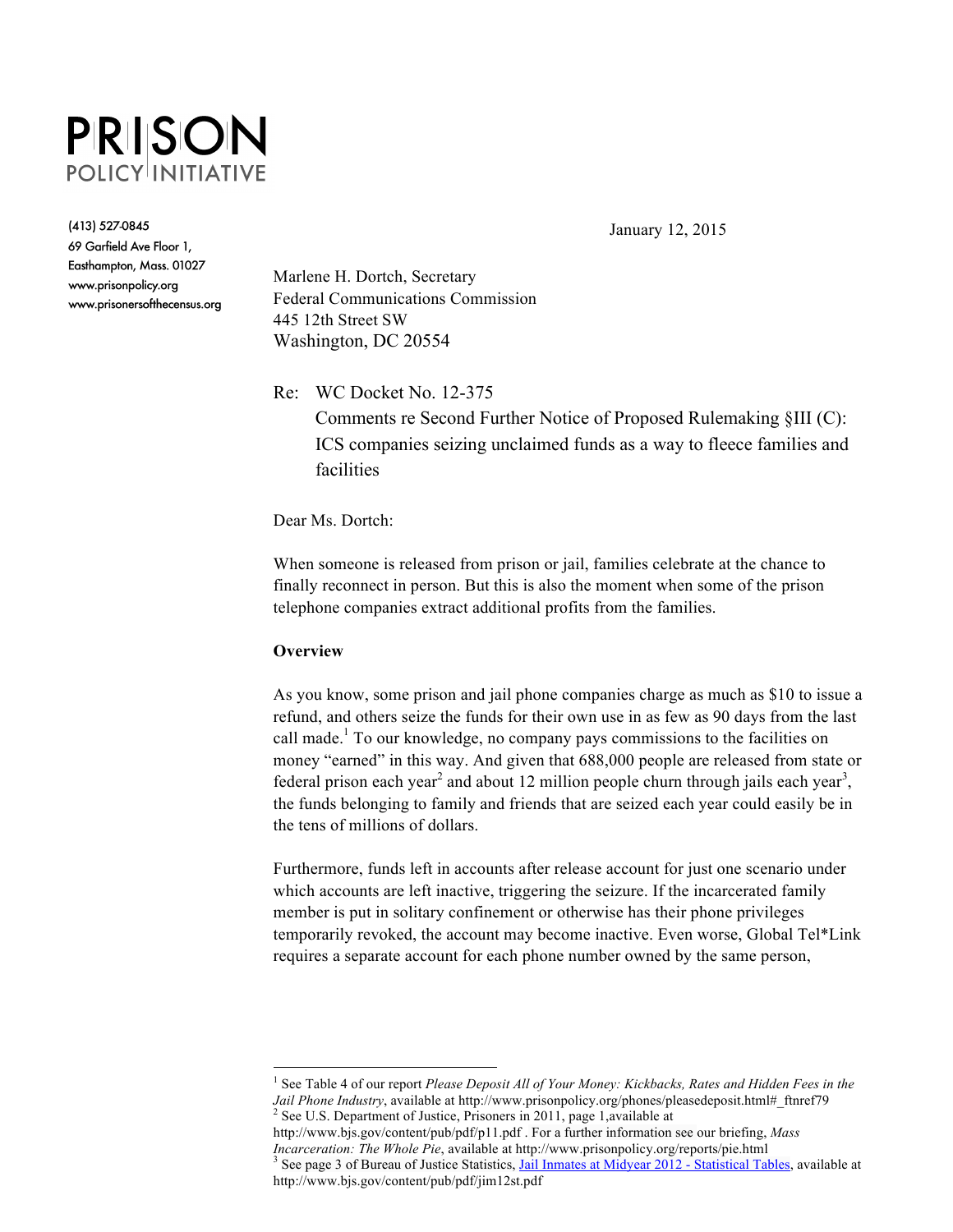encouraging inactivity one or more accounts even when the family member is regularly using the company's services.<sup>4</sup>

Over the last 18 months, we have sought to document the extent of the companies' practice of seizing funds, but were stymied by two factors:

- We learned that the companies' practices don't always match their public policies. The resulting practices are sometimes more advantageous to the consumer and sometimes more exploitative.<sup>5</sup> Therefore, we needed evidence of actual practices, not just the companies' published policies.
- It is extremely difficult to find family members who have retained the necessary financial records and who are willing to share their stories publicly. Many families, despite the obvious injustice of seized funds, are eager to put their ordeals behind them after the family member is released.

So we conducted experiments to answer two related questions:

- 1. Would Global Tel\*Link seize a deposit within 90 days of inactivity as we reported was the company's policy in our 2013 report *Please Deposit All of Your Money*? We found that Global Tel\*Link does seize deposits within 90 days.
- 2. Is there any evidence that the largest companies in this industry are turning these seized funds over to state unclaimed asset programs? We found some evidence that Securus, PayTel and Century Link are turning over funds, and no evidence of Global Tel\*Link and certain other companies are turning over unclaimed customer funds.

#### **Our Findings**

# **Question 1. Would Global Tel\*Link seize a deposit after 90 days?**

We choose Global Tel\*Link because, at the time of our 2013 report, they had the shortest account seizure policy, as short as 90 days. While they have since removed this policy from their website, we wanted to see what their actual practice was, $6$  and we wanted to collect this evidence before the closure of the FCC's comment period.

 $\frac{1}{4}$ <sup>4</sup> See Exhibit 1, a sample of complaints to the Better Business Bureau and Consumer Affairs about Global Tel\*Link seizing funds. What is notable about these complaints is both the willingness that Global Tel\*Link has to restore siezed funds to customers who complain, and that they document a particularly unnecessary practice on the part of Global Tel\*Link that we have not previously brought to the FCC's attention despite numerous complaints from families: Global Tel\*Link requires separate deposits – and separate deposit fees — for each phone number on an individual's account. This is not only an unnecessary expense for families, it is also a business arrangement that makes it that much easier for an account to go unused for 90 days making those funds eligible for seizure.

<sup>&</sup>lt;sup>5</sup> For example, Securus tells the FCC that refund fees are "restrictive and unwarranted", yet they keep the fee in their tariffs despite, in at least our testing, not charging that fee.

<sup>6</sup> But as of August 11,2014 Global Tel\*Link was asserting that "…un**u**sed funds in an inmate debit account are refundable upon request by the inmate, that the balance of available usage expires three months from the date of last activity, and that no refunds of unused balances are available after the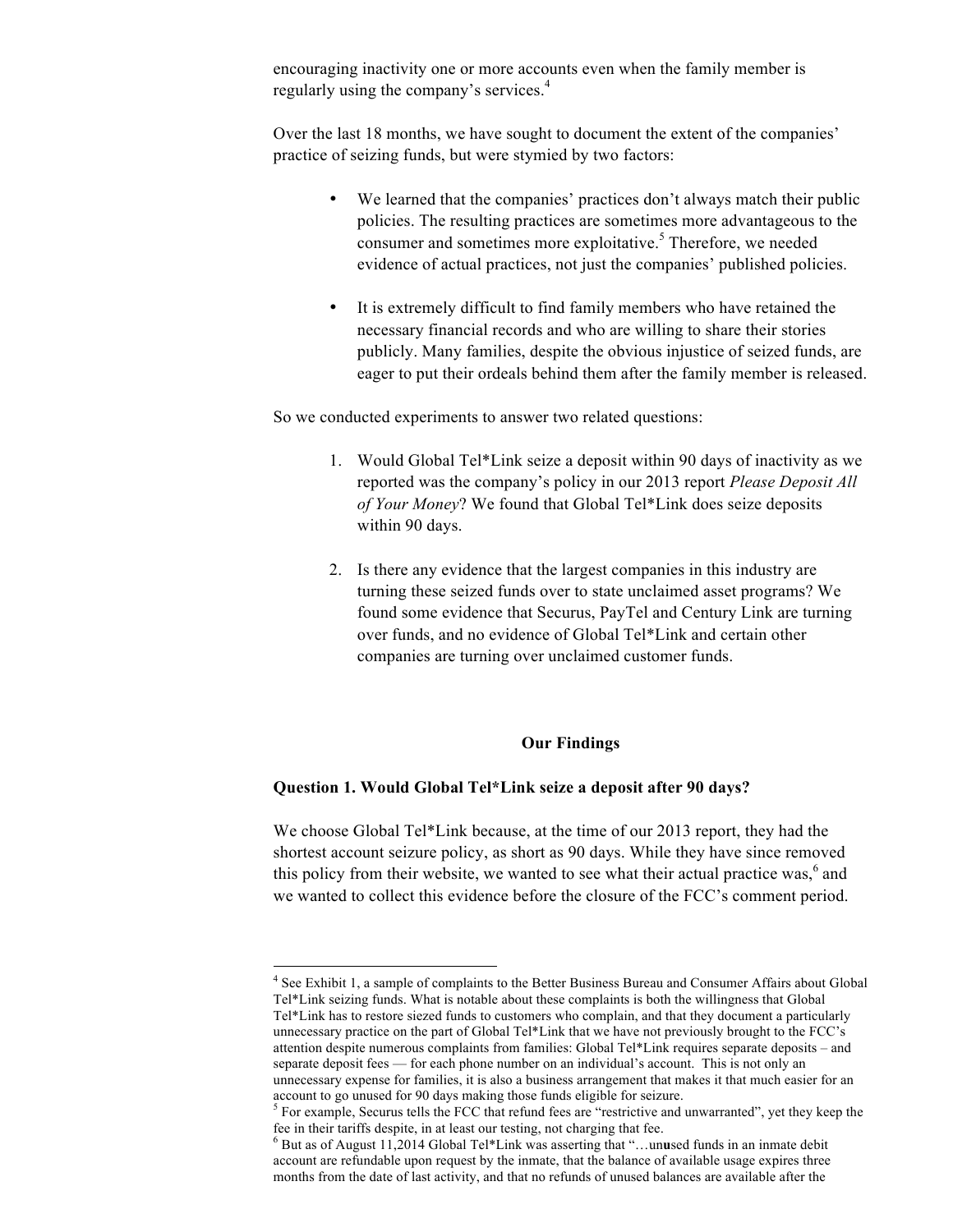On September 29, 2014, Peter Wagner made a deposit of \$25 to the number (413) 923-8478. After paying a fee of \$7.95, he had a balance of \$17.05. On December 29, the balance available for calls was \$0. (See Exhibit 2 for the receipt and account statement.) Our funds had been seized.

While families have told us of calling customer service to complain and of being rebuffed, we wanted to confirm that these funds were actually gone as we had also heard other rumors that Global Tel\*Link would return these funds on request. After four calls on December 29 and January 10 that included lengthy trips through automated phone trees leading to dead ends like messages that Global Tel\*Link was closed for the holidays and referrals to dial numbers that aren't in service, we spoke "Leo" who explained that the funds were "expired" and that he would return them to our account.<sup>7</sup>

Conclusion: Global Tel\*Link seized our money after 90 days of inactivity, although apparently if you can reach a human being, it's easy to get the funds restored.

# **Question 2: Are companies in this industry turning over unclaimed funds to the state unclaimed funds programs?**

All states require companies to turn over consumer's funds to an unclaimed funds program administered by the state. These unclaimed funds programs allow residents to check their names in a database of unclaimed property and discover money or other property they may have forgotten. This might include final paychecks, unreturned housing deposits, or other balances. The idea is that companies are supposed to try to return funds that belong to customers, and when that effort fails after a statutorily defined period of time, they are to turn the funds over to the state. The state then holds that money in trust for the person indefinitely. (The state makes interest on this money, which no doubt pays for the work involved.)

We found that in Massachusetts, for example, Global Tel\*Link does not report any unclaimed funds to the Commonwealth of Massachusetts Department of the State Treasurer despite providing phone services to people incarcerated in Massachusetts Department of Correction facilities as well as the Plymouth County and Hampden County jails. Similarly, ICSolutions fails to report any unclaimed funds in the state despite providing phone services to people incarcerated at the Hampshire County jail. Securus, however, which has contracts with five county jails in the state, reported unclaimed funds for over 950 customers in one year alone, totaling over \$23,000.

Unfortunately, Massachusetts's experience appears to be typical for the industry. For the states that provided responsive documents, this table shows that only a few companies are turning over their customers' unclaimed funds:

expiration date." See August 11, 2014 Comment from Global Tel\*Link's to the Alabama Public Service Commission re Docket No. 15957.

<sup>7</sup> And strangely, he returned both our balance and the deposit fee.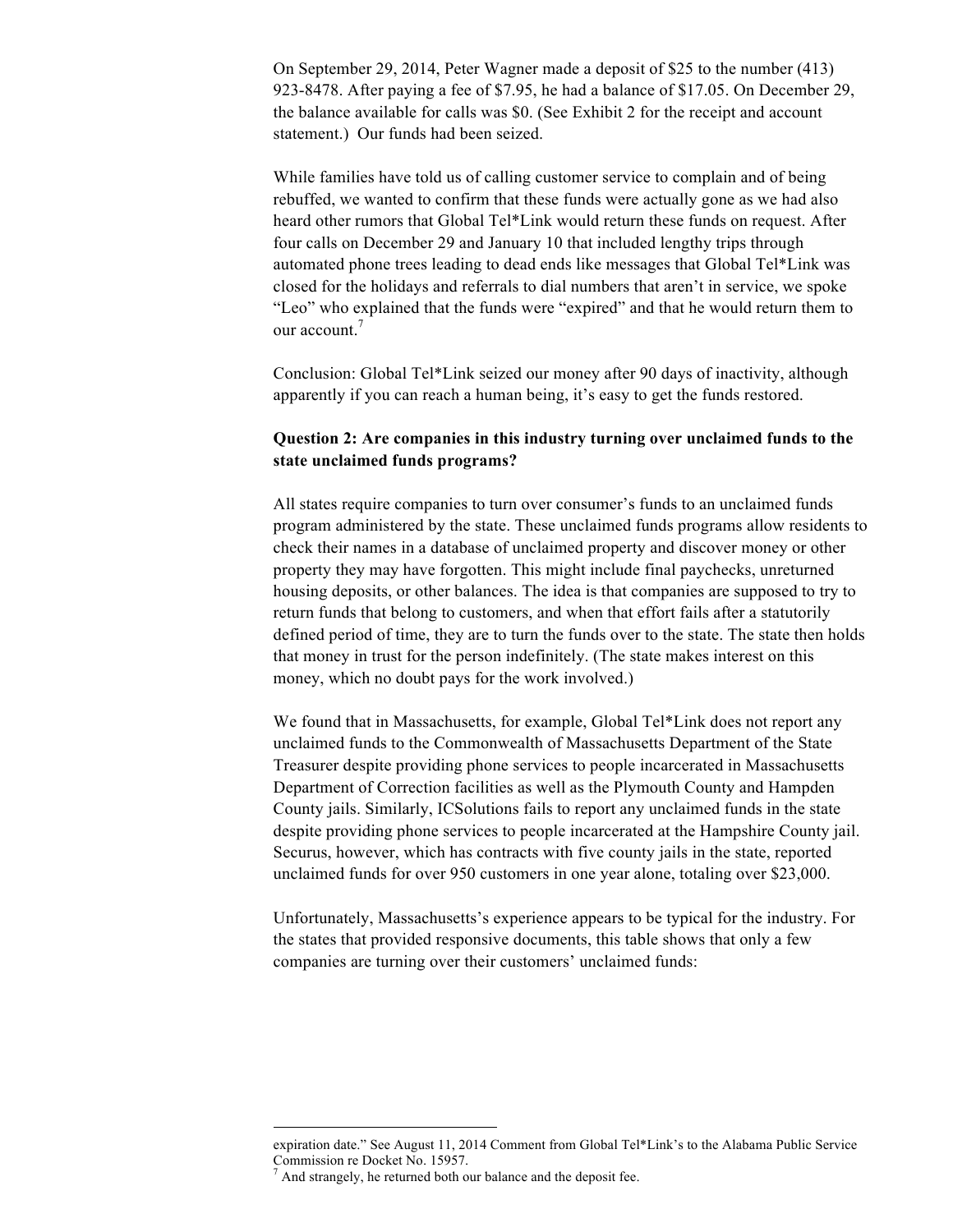| Company                                  | California | Florida    | Massachusetts | Michigan   | New York   | Ohio       | Pennsylvania | Texas      |
|------------------------------------------|------------|------------|---------------|------------|------------|------------|--------------|------------|
| Amtel                                    |            |            |               |            |            |            |              |            |
| CenturyLink <sup>8</sup>                 | $\sqrt{ }$ |            | $\sqrt{ }$    | $\sqrt{ }$ | $\sqrt{ }$ |            | Λ            | $\sqrt{ }$ |
| City Tele Coin                           |            |            |               |            |            |            |              |            |
| <b>Combined Public</b><br>Communications |            |            |               |            |            |            |              |            |
| Global Tel*Link                          |            |            |               |            |            |            |              |            |
| <b>ICSolutions</b>                       |            |            |               |            |            |            |              |            |
| Legacy                                   |            |            |               |            |            |            |              |            |
| <b>NCIC</b>                              |            |            |               |            |            |            |              |            |
| Pay Tel                                  | $\sqrt{ }$ | $\sqrt{ }$ |               |            | V          |            |              |            |
| Securus                                  | $\sqrt{ }$ | $\sqrt{ }$ | $\sqrt{ }$    | $\sqrt{ }$ | $\sqrt{ }$ | $\sqrt{ }$ | $\sqrt{ }$   | V          |
| Telmate                                  |            |            |               |            |            |            |              |            |

The amount of money being siphoned off by the companies is significant. In Texas, for example, the average account balance reported by Securus was nearly  $$28$ <sup>9</sup> It is obviously impossible to know exactly how much money the phone companies are seizing and failing to report, but based on the reports we did obtain, we believe the issue is large enough to warrant the FCC's attention.

Conclusion: Some companies in the prison and jail telephone industry are seizing consumer funds and are not reporting these unclaimed funds to the states.

## **Methodology**

We submitted open records requests to the unclaimed funds administrators of the 15 largest states in the nation, asking for: "copies of annual Unclaimed Property Reports for the following Inmate Service Providers during the most recent three-year period." And requested that the respondent indicate "[i]f a provider failed to submit an Unclaimed Property Report for any or all of the most recent three-year period...."

Ideally, we wanted to get the owners names and amounts of the money turned over by each company because we wanted to distinguish between funds that are due telephone customers are payments that are due to subcontractors (such as an on-site electrician) or payments due as a result of unrelated businesses (like CenturyLink's cable television business).

We choose to request records for 11 the companies in this market: Amtel, CenturyLink, City Tele Coin, Combined Public Communications, Global Tel\*Link,

 <sup>8</sup> <sup>8</sup> CenturyLink is largely a public internet, phone, and television provider, there is no way for us to tell whether any of the reported funds were from its ICS customers. In Pennsylvania for example, most of the property types listed were dividends.

This figure is from 2012, the most recent year for which the reports were released, as there is a 2-year confidentiality period.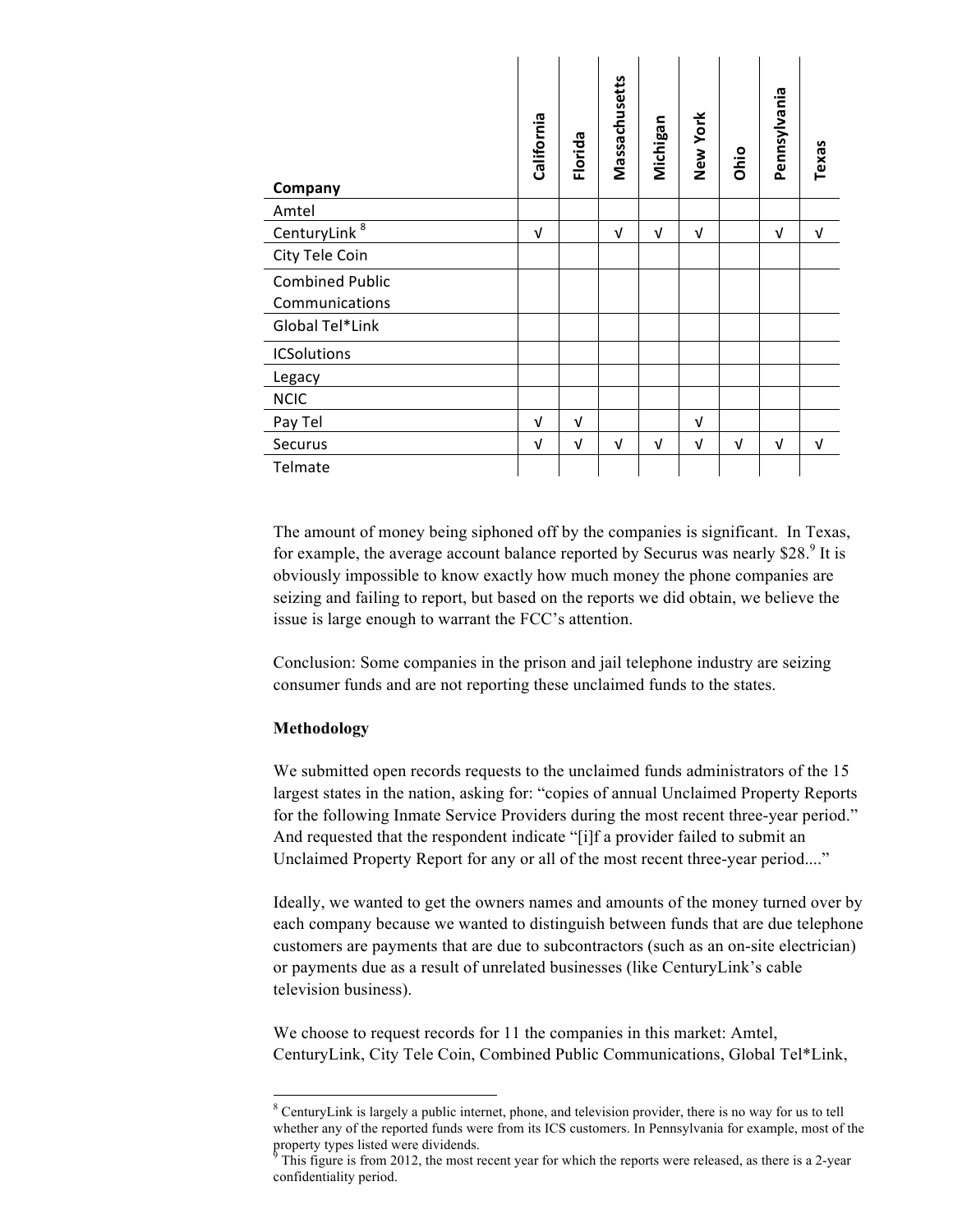ICSolutions, Legacy, NCIC, Pay Tel, Securus, and Telmate. Please note that we requested records for all 11 companies from all 15 states, without attempting to verify whether those companies currently or recently provided prison or jail telephone services in that state. Therefore, some of the smaller companies which our findings show are not turning over money in a given state may not be reporting anything simply *because they aren't collecting any money in that state*. But for the major vendors, the failure to report and turn over unclaimed funds is especially noteworthy.

While we had hoped to get full reports, some states — possibly due to concerns about privacy rules surrounding unclaimed funds — refused to provide data or provided only summary information. Nevertheless, as you read above, these summary reports still allowed us to get a sense for how much money each company was reporting, as well as where certain companies were failing to report altogether.

| <b>State</b>    | <b>State</b><br>responded to<br>initial inquiry or<br>follow-up | <b>State provided</b><br>individual consumer<br>amounts for each<br>company | State provided a<br>summary of<br>consumer amounts<br>for each company |
|-----------------|-----------------------------------------------------------------|-----------------------------------------------------------------------------|------------------------------------------------------------------------|
|                 |                                                                 |                                                                             |                                                                        |
| Arizona         | V                                                               |                                                                             |                                                                        |
| California      | $\sqrt{ }$                                                      |                                                                             | v                                                                      |
| Florida         | $\sqrt{ }$                                                      |                                                                             | v                                                                      |
| Georgia         | $\sqrt{10}$                                                     |                                                                             |                                                                        |
| <b>Illinois</b> | $\sqrt{ }$                                                      |                                                                             |                                                                        |
| Massachusetts   | $\sqrt{ }$                                                      | $\sqrt{ }$                                                                  |                                                                        |
| Michigan        | $\sqrt{ }$                                                      |                                                                             | ν                                                                      |
| New Jersey      |                                                                 |                                                                             |                                                                        |
| New York        | $\sqrt{ }$                                                      |                                                                             | ν                                                                      |
| North Carolina  |                                                                 |                                                                             |                                                                        |
| Ohio            | $\sqrt{ }$                                                      | ν                                                                           | ν                                                                      |
| Pennsylvania    | $\sqrt{ }$                                                      | ν                                                                           |                                                                        |
| Texas           | $\sqrt{ }$                                                      | ν                                                                           | ν                                                                      |
| Virginia        | $\sqrt{ }$                                                      |                                                                             |                                                                        |
| Washington      | V                                                               |                                                                             |                                                                        |

Here is a summary of the scope of information we were able to get from the 15 states:

The responses from Arizona, California, Florida, Illinois, Massachusetts, Michigan, New York, Ohio, Pennsylvania, Texas, Virginia, and Washington are attached as Exhibits 3 through 14.

#### **Conclusion and Recommendation**

When the Alabama Public Service Commission tackled the problem, it was stunned by the twisted logic that Global Tel\*Link presented to rationalize its practice of seizing customer money.<sup>11</sup> The FCC should not be caught unaware. The FCC should take

<sup>&</sup>lt;sup>10</sup> The state acknowledged our inquiry, but as of the time of this submission the state has yet to provide any responsive information.

<sup>&</sup>lt;sup>11</sup> The Alabama PSC writes: "We summarize GTL's position as follows: (1) Alabama law says that a refund due an ICS customer is unclaimed if not requested one year after it becomes payable; (2) the